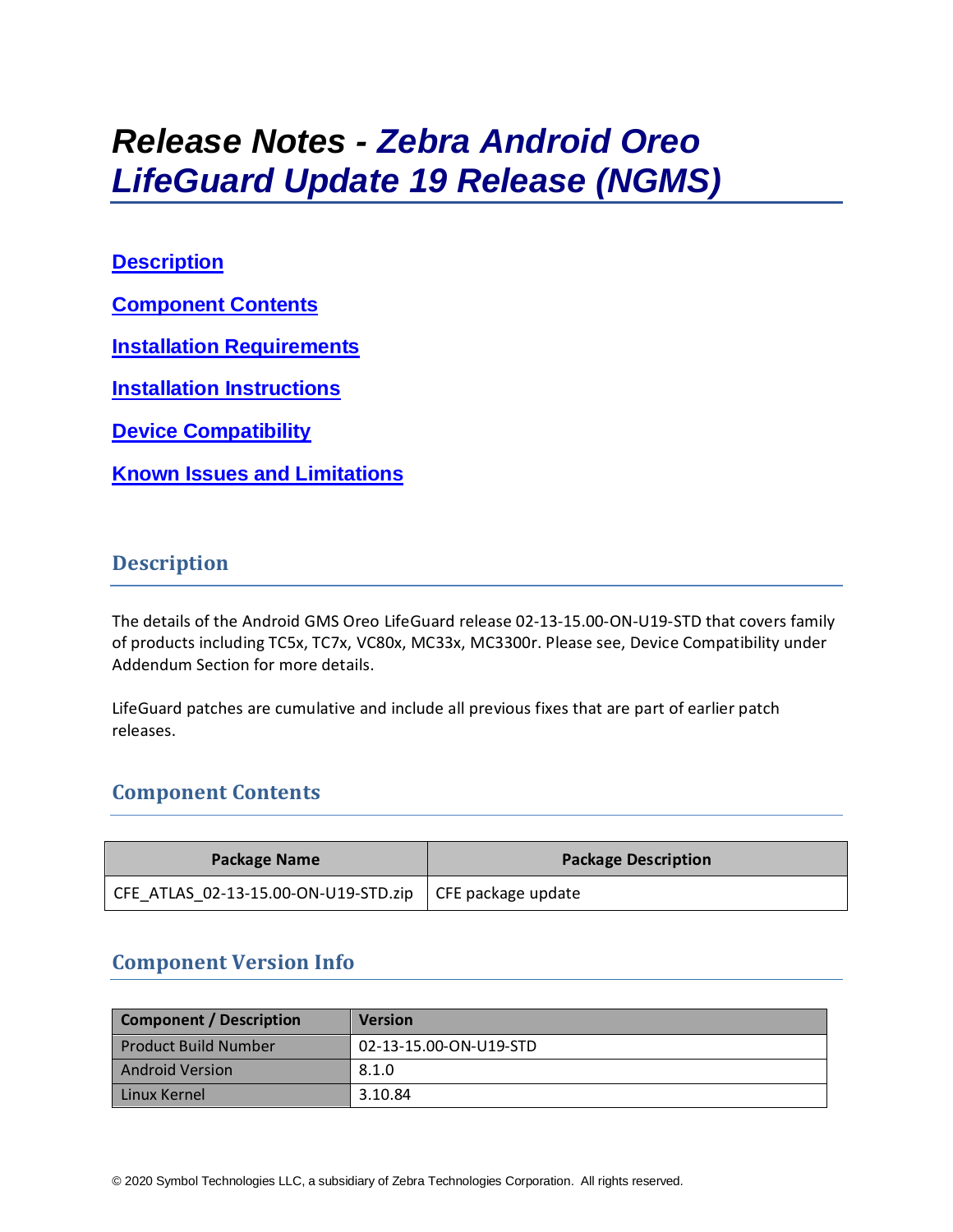| Android SDK Level                | 27                                                                                                                  |  |
|----------------------------------|---------------------------------------------------------------------------------------------------------------------|--|
| Platform                         | QC8956                                                                                                              |  |
| <b>Bluetooth Stack</b>           | 4.1                                                                                                                 |  |
| <b>Flash Size</b>                | 16/32GB                                                                                                             |  |
| <b>RAM Size</b>                  | 2/4GB                                                                                                               |  |
| <b>Scanning Framework</b>        | 22.0.6.2                                                                                                            |  |
| SimulScan                        | 4.0.5                                                                                                               |  |
| SimulScanEngine                  | 3.0.1                                                                                                               |  |
| <b>DataWedge</b>                 | 7.3.26                                                                                                              |  |
| <b>EMDK</b>                      | 7.3.21.2321                                                                                                         |  |
| MXMF / OSX                       | MXMF: 9.0.4.3 / OSX: QCT.81.8.8.3                                                                                   |  |
| WiFi                             | FUSION_BA_2_11.1.0.002_O                                                                                            |  |
|                                  | Radio: BA_2_11.1.0.002_O                                                                                            |  |
|                                  | Application: BA 2 11.1.0.002 O                                                                                      |  |
|                                  | Middleware: BA 2 11.1.0.002 O                                                                                       |  |
|                                  | Firmware: 7.35.205.8 20190822                                                                                       |  |
| <b>NFC</b>                       | NFC_NCIHALx_AR003C.8.3.0_O_OpnSrc                                                                                   |  |
| PTT                              | 3.1.39                                                                                                              |  |
| <b>Touch FW</b>                  | TC70x/TC75x = 1.9-Stylus-1-0 & TC51/TC56 = 1.8-Stylus-2.0                                                           |  |
| RxLogger                         | 5.4.12.0                                                                                                            |  |
| <b>Bluetooth Pairing Utility</b> | 3.14                                                                                                                |  |
| Zebra Data Service               | 3.5.0.1162                                                                                                          |  |
| <b>Files</b>                     | 8.1.0                                                                                                               |  |
| <b>Stage Now</b>                 | 3.3.1.2000                                                                                                          |  |
| <b>Battery Swap</b>              | 1.0                                                                                                                 |  |
| <b>User Guide</b>                | 1.0                                                                                                                 |  |
| Camera                           | 2.0.002                                                                                                             |  |
| <b>MSRN</b>                      | 2.01                                                                                                                |  |
| Zebra Volume Control (ZVC)       | 2.1.0.14                                                                                                            |  |
| <b>Battery Manger</b>            | 1.4.2                                                                                                               |  |
| ActiveEdge                       | 2.5.16                                                                                                              |  |
| WorryFree WiFi Analyzer          | WFW BA 2 5.0.0.005 O                                                                                                |  |
| <b>Device Central</b>            | 2.1.0.9                                                                                                             |  |
| Zebra Software License           | 3.1.1                                                                                                               |  |
| Manager                          |                                                                                                                     |  |
| Audio                            | 0.8.0.0                                                                                                             |  |
|                                  | TC51: General: AO1.1 Cellular: N/A<br>TC51HC: General: AO2.1 Cellular: N/A                                          |  |
|                                  | TC70x: General: BO1.1 Cellular: N/A                                                                                 |  |
| <b>Acoustic Profiles</b>         | TC56: General: AO3.1 Cellular: AO3.2                                                                                |  |
|                                  |                                                                                                                     |  |
|                                  |                                                                                                                     |  |
|                                  | TC75x: General: BO2.1 Cellular: BO2.1<br>VC80x: General: EO1.1 Cellular: N/A<br>MC33x: General: DO3.1 Cellular: N/A |  |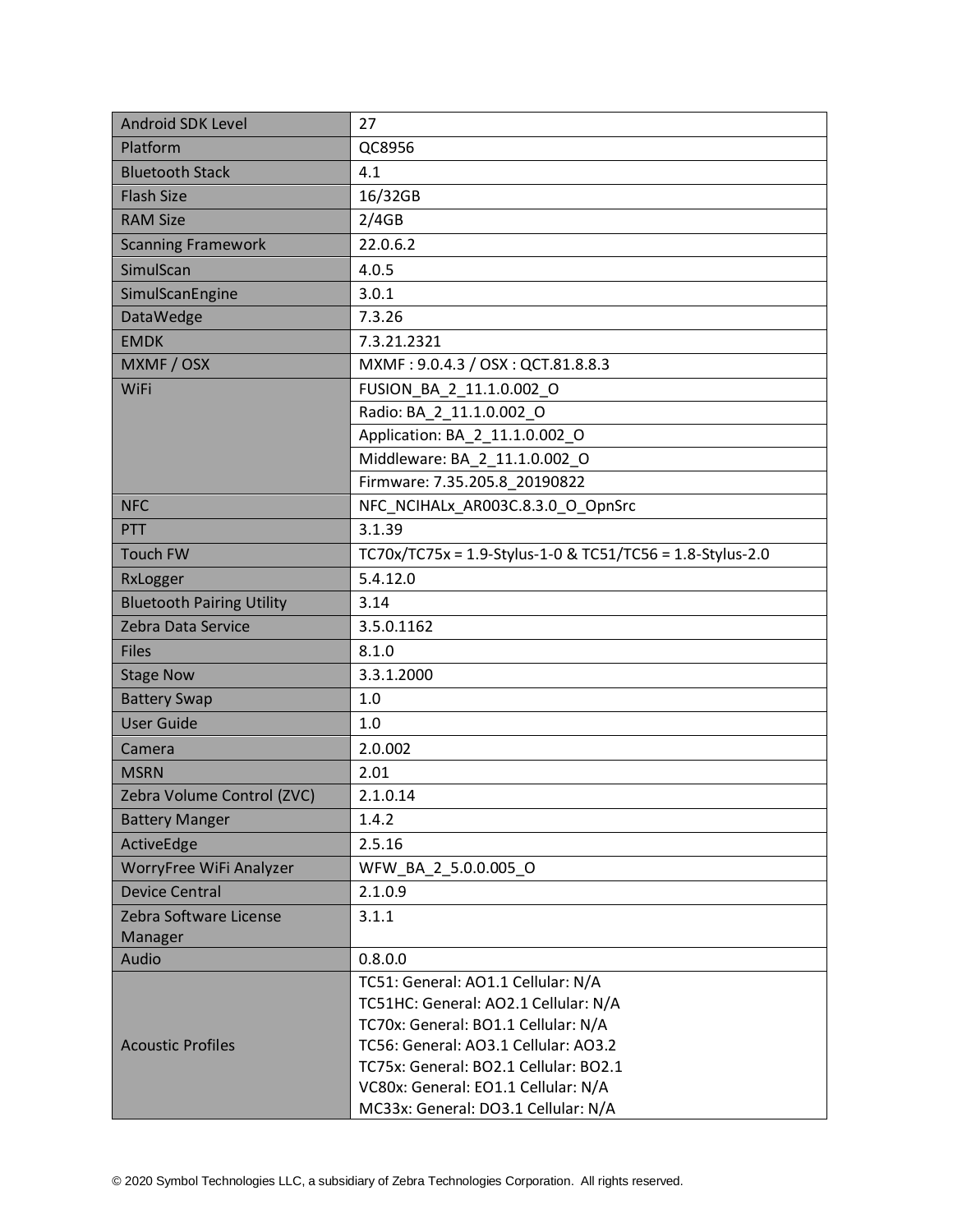| OemInfo                         | 1.0.1.1128                                    |
|---------------------------------|-----------------------------------------------|
| Enterprise Keyboard (EKB)       | 2.1.1.3                                       |
| WebView                         | 73.0.3683.90                                  |
| Diagnostic Tool                 | 1.17.0.9                                      |
| <b>RFID Module</b>              | MC3300R: PAAEES00-001-R03                     |
| <b>RFID Radio</b>               | MC3300R: 2.0.30.0                             |
| Zebra RFID Mobile (Demo App)    | MC3300R: 2.2.7.1                              |
| <b>RFID Manager Application</b> | MC3300R: 2.0.10.1                             |
| <b>RFID System Service</b>      | MC3300R: 2.0.4.2                              |
| <b>Finger Print</b>             | Zebra/TC70x/TC70x:8.1.0/02-13-15.00-ON-U19-   |
|                                 | STD/112:user/release-keys                     |
|                                 | Zebra/TC51/TC51:8.1.0/02-13-15.00-ON-U19-     |
|                                 | STD/112:user/release-keys                     |
|                                 | Zebra/TC51/TC51HC:8.1.0/02-13-15.00-ON-U19-   |
|                                 | STD/112:user/release-keys                     |
|                                 | Zebra/TC75x/TC75x:8.1.0/02-13-15.00-ON-U19-   |
|                                 | STD/112:user/release-keys                     |
|                                 | Zebra/TC75x/TC75xDF:8.1.0/02-13-15.00-ON-U19- |
|                                 | STD/112:user/release-keys                     |
|                                 | Zebra/TC56/TC56:8.1.0/02-13-15.00-ON-U19-     |
|                                 | STD/112:user/release-keys                     |
|                                 | Zebra/VC80x/VC80x:8.1.0/02-13-15.00-ON-U19-   |
|                                 | STD/112:user/release-keys                     |
|                                 | Zebra/MC33/MC33:8.1.0/02-13-15.00-ON-U19-     |
|                                 | STD/112:user/release-keys                     |
|                                 | Zebra/MC33/MC33C:8.1.0/02-13-15.00-ON-U19-    |
|                                 | STD/112:user/release-keys                     |
| <b>Security Patch Level</b>     | October 01 2019                               |

#### **1. CFE v19 Updates:**

- ❖ CFE\_ATLAS\_02-13-15.00-ON-U19-STD.zip (NGMS)
- 1. **Android Security Patch Level: October 01, 2019**. Use the link below to see the Android Security bulletin for more information: <https://source.android.com/security/bulletin/>
- 2. Updated below mentioned components: For more detail please refer [http://techdocs.zebra.com](http://techdocs.zebra.com/)
	- WLAN Version FUSION\_BA\_2\_11.1.0.002\_O
		- a. Adds Wi-Fi channel 144 support.
		- b. SPR37768 Resolved an issue where CPU utilization caused the device to become hot.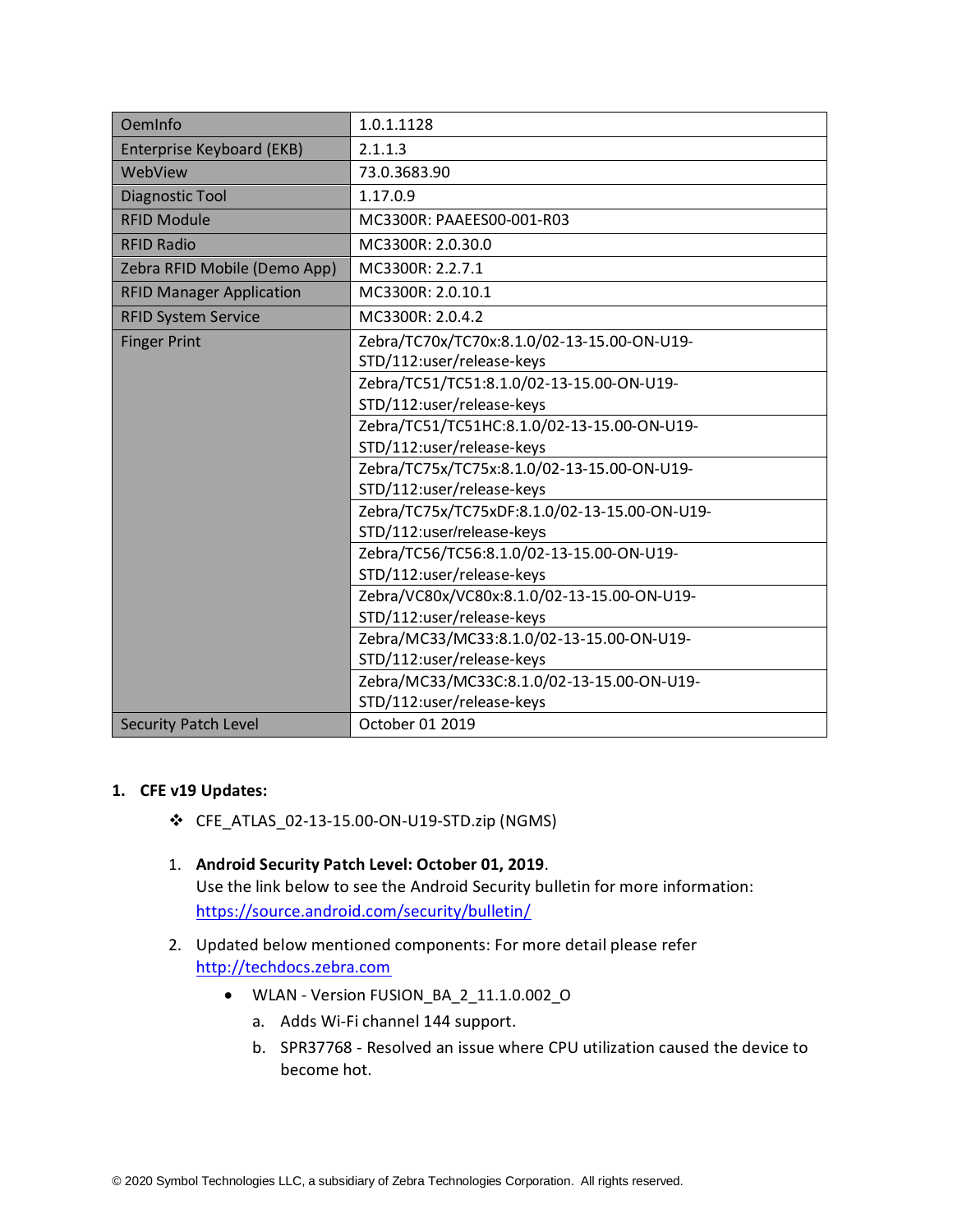- c. SPR36111 Resolved an issue wherein Wi-Fi connection drops and unable to recover till a reboot.
- d. SPR36302 Resolved an issue wherein the audio call drops after several minutes into the call.
- e. SPR36618 Fixed an issue in which the device disconnects from and reconnects to Wi-Fi network often in some environments.
- f. SPR37841 Fixed an issue wherein the client is not waking up on time to receive the buffered data from the network, resulting in delayed audio call.
- g. Resolved an issue wherein the device goes into a connect and disconnect loop when FT (802.11r) is configured incorrectly on some Wireless LAN controllers.
- h. Retry count for the Wi-Fi communication packets have been increased to work better in some noisy environments
- i. Fixed an issue in which the client sometimes does not notify the Access Point for power save, resulting in data loss.
- j. Resolved an issue wherein the client does not roam to a better Access Point even though the current Access Point is seen at low RSSI.
- WorryFree WiFi Analyzer Version WFW\_BA\_2\_5.0.0.005\_O
	- This release supports Save, Export and Clear of Offline Connection Analysis data.
	- This release supports Save, Export and Clear of Offline Coverage View data.
	- This release supports Traceroute tool, a diagnostic utility for displaying the route path and measuring transit delays of data / Ping packets in the network.
	- Adds more Information Elements in the Scan List.
	- Adds support for user to chose either Management Packets or All packets for Logging.
- 1. SPR37987 Resolved an issue wherein device was not waking up from suspend on pressing side SCAN keys.
- 2. SPR37737 Resolved an issue wherein device was not able to scan using Right Scan Button in Chrome app when multiple tabs are open.
- 3. SPR37534 Resolved downgrade failure issues from Oreo LifeGuard Update 14 to Nougat LifeGuard updates via UPL method.
- 4. SPR38099 Resolved an issue wherein device was not able to switch OFF/ON RFID module from RFID Manager.
- 5. SPR37745 Resolved an issue wherein factory reset device fails to pair with BT when discoverability is disabled.
- 6. Resolved potential memory leak issue by integrating latest RFID SDK for RFID Demo app.

#### **2. CFE v18 Updates:**

❖ CFE\_ATLAS\_02-13-15.00-ON-U18-STD.zip (NGMS)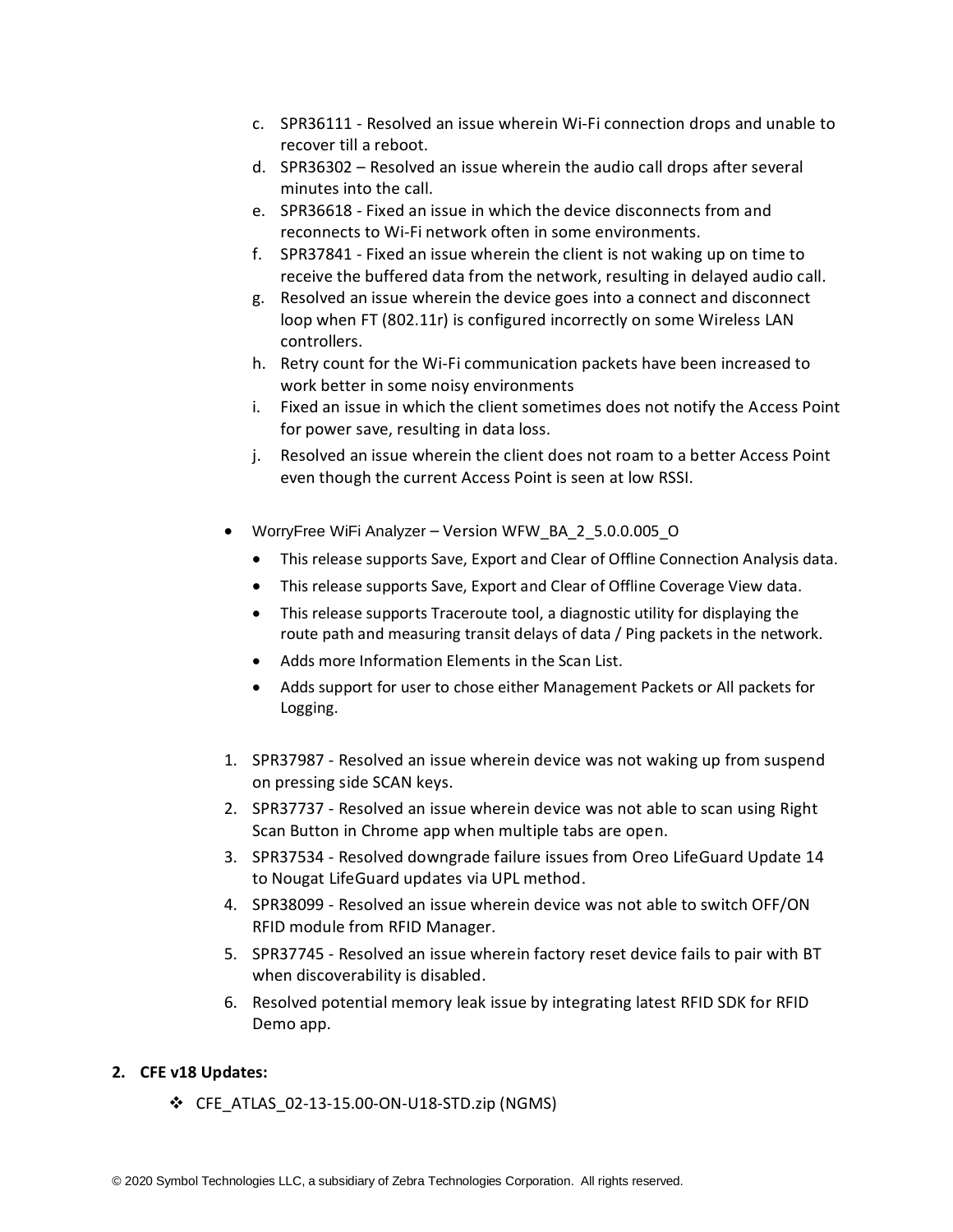1. **Android Security Patch Level: September 01, 2019**.

Use the link below to see the Android Security bulletin for more information: <https://source.android.com/security/bulletin/>

- 2. Updated below mentioned components: For more detail please refer [http://techdocs.zebra.com](http://techdocs.zebra.com/)
	- DataWedge Version 7.3.26
	- $MXMF Version 9.0.4.3$
	- EMDK Version 7.3.21.2321
	- OSx Version OCT.81.8.8.3
		- k. SPR37601 Resolved an issue wherein locale en\_IE and es\_MX was not being set successfully.
	- Scanning Framework Version 22.0.6.2
		- a. SPR37201 Resolved an issue wherein Scan Hard Trigger stops working once Language Settings are modified.
	- 1. Resolved an issue wherein RFID connect failures is observed for RFID SDK apps due to RFIDWedge enabled in the background.

#### **3. CFE v17 Updates:**

- ❖ CFE\_ATLAS\_02-13-15.00-ON-U17-STD.zip (NGMS)
- 1. **Android Security Patch Level: August 01, 2019**. Use the link below to see the Android Security bulletin for more information: <https://source.android.com/security/bulletin/>
- 2. Updated below mentioned components: For more detail please refer [http://techdocs.zebra.com](http://techdocs.zebra.com/)
	- Fusion Version FUSION\_BA\_2\_11.0.1.026\_O
	- Radio Version BA\_2\_11.0.0.019\_O
	- SimulScan Version 4.0.5 & SimulScanEngin Version 3.0.1
		- a. General optimizations in barcode scanning and OCR algorithms.
		- b. Miscellaneous bug fixes associated with demo app and stability test improvements.
		- c. Alignment with other supported Android platforms.
- 3. SPR37638 Resolved an issue wherein the set passcode prompt would show up on every reboot when the device was configured with AW along with enforcing pin profile and AW Launcher installed.
- 4. Workstation cradle features/fixes (TC5X only):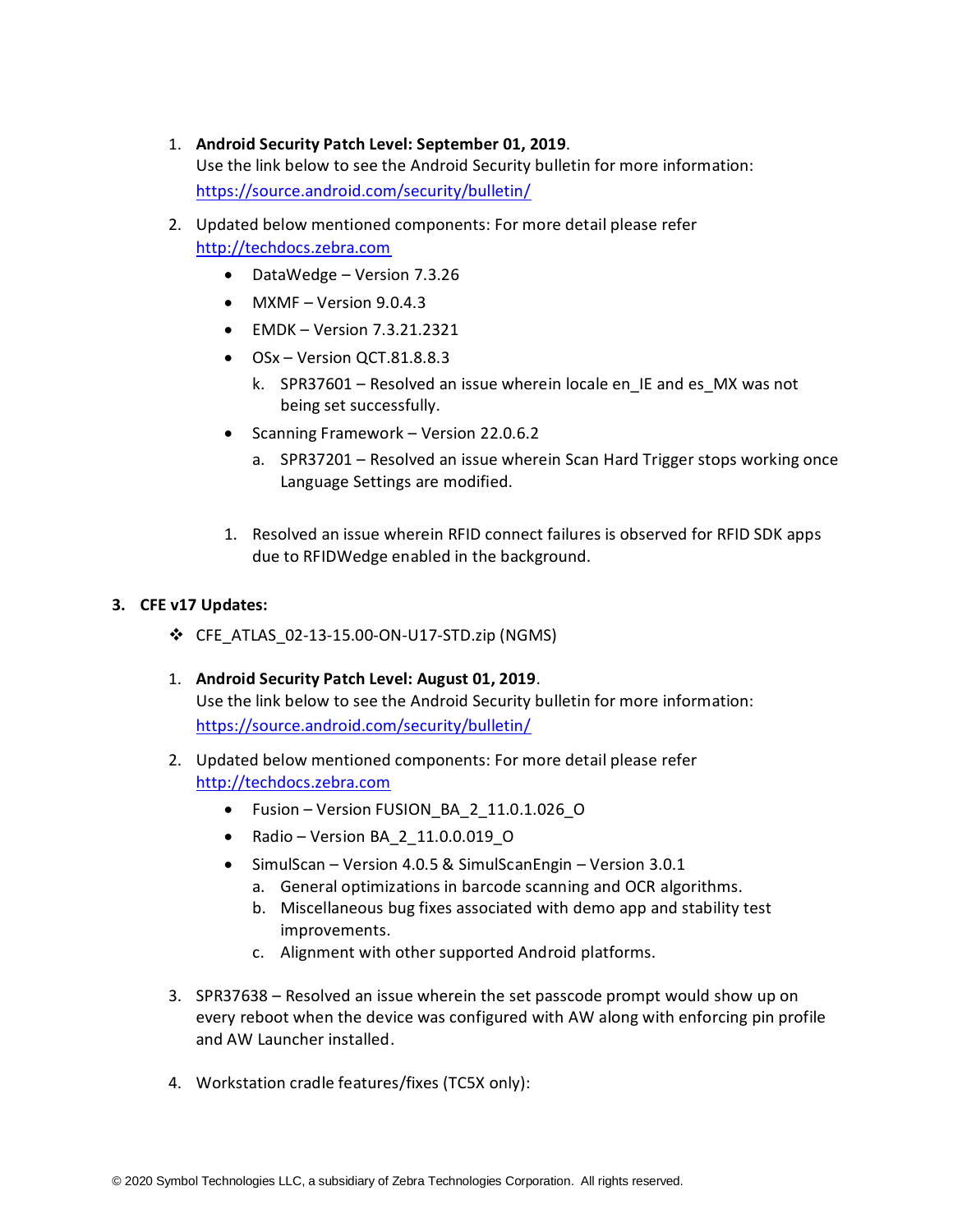- When the device is placed in workstation dock cradle, display resolution is automatically set to 1080x1920 with a density of 200dp.
- When the device is removed from workstation dock cradle, display resolution is automatically set to 720x1280 with a density of 320dp.
- Resolved an issue wherein if device reboot is performed on the Workstation cradle, headset icon will not disappear on status bar even after undocking the device from the cradle.

#### **4. CFE v16 Updates:**

- ❖ CFE\_ATLAS\_02-13-15.00-ON-U16-STD.zip (NGMS)
- 1. **Android Security Patch Level: July 01, 2019**. Use the link below to see the Android Security bulletin for more information: <https://source.android.com/security/bulletin/>
- 2. Updated below mentioned components: For more detail please refer [http://techdocs.zebra.com](http://techdocs.zebra.com/)
	- DataWedge Version 7.3.22
		- a. SYMBOL TRIGGER 6 virtual key can be mapped using KeyManagerCSP to any physical keys and the mapped physical keys can then be used to trigger RFIDWedge.
	- MXMF Version 9.0.3.1
		- a. SPR36768 Resolved an issue wherein EHS Hostname in title was not reflecting updated Hostname after device reboot.
	- $\bullet$  EKB Version 2.1.1.3
		- a. SPR37353 Enabled remapping of the right-side emoji icon in the EKB, both left and right emoji icons will be remapped to same key.
	- EMDK Version 7.3.18.2318
	- OSx Version QCT.81.8.8.2
	- Zebra Data Service Version 3.5.0.1162
	- OemInfo Version 1.0.1.1128
- 3. SPR35991 Resolved an issue wherein when soft-keyboard is switched, sometimes scan data stops to transmit to apps.
- 4. SPR36946 Resolved an issue wherein System UI crashes whenever user tries to open settings related options on user screen in EHS.
- 5. SPR36967 Resolved an issue wherein downgrading LG patch will cause "Error Zebra Plugin Stopped" popup.
- 6. CHINA/Indonesia SKU Support LTE/4G network option/capability is disabled for China/Indonesia SKU's.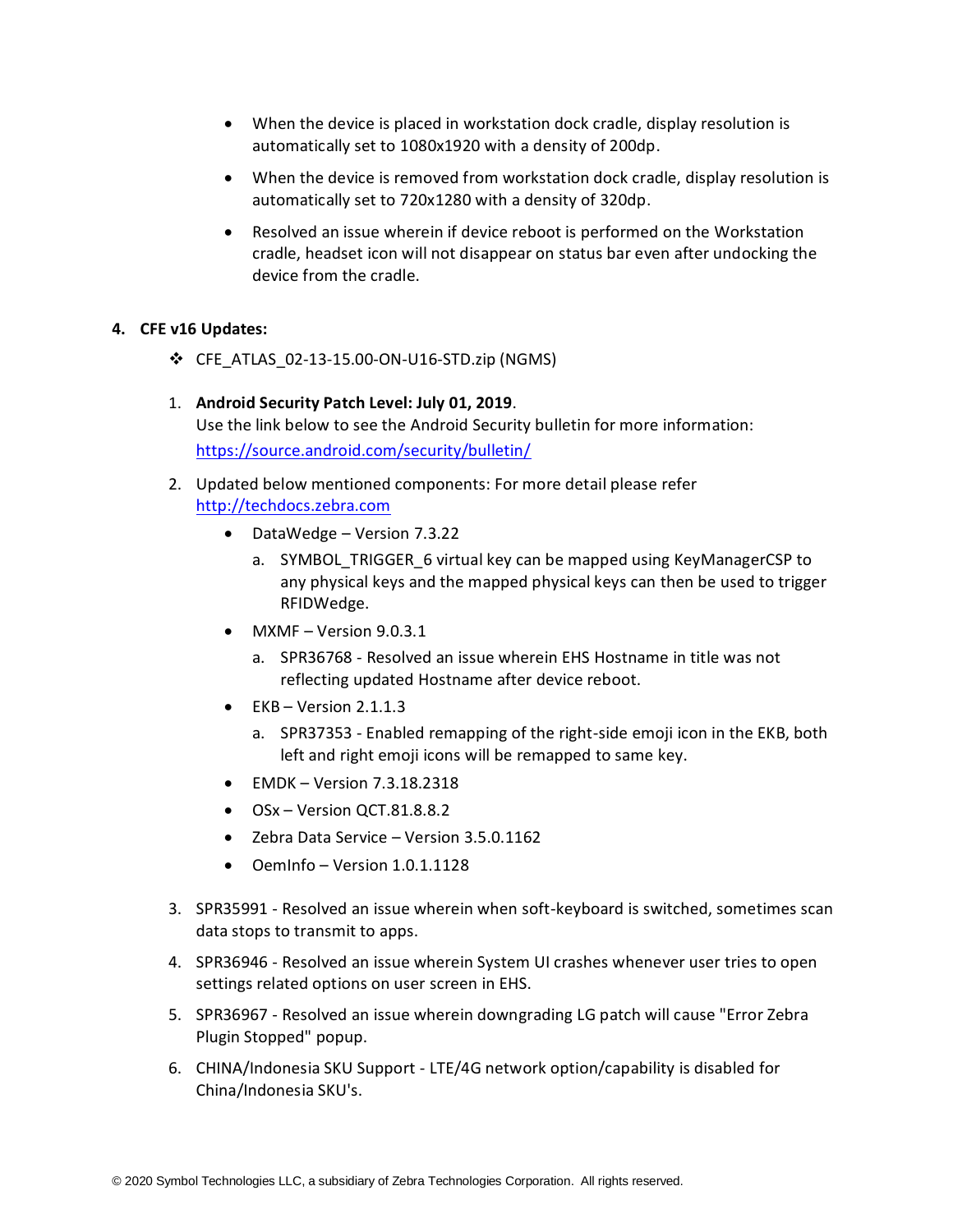7. Added support for Force Rotation feature & USB Ethernet adapter for CRD-TC5X-1SWS-01 (TC5X Workstation Docking Cradle).

#### **5. CFE v15 Updates:**

- ❖ CFE\_ATLAS\_02-13-15.00-ON-U15-STD.zip (NGMS)
- 1. **Android Security Patch Level: June 01, 2019**. Use the link below to see the Android Security bulletin for more information: <https://source.android.com/security/bulletin/>
- 2. Updated below mentioned components: For more detail please refer [http://techdocs.zebra.com](http://techdocs.zebra.com/)
	- DataWedge Version 7.3.21
		- a. SPR37060 Resolved an issue wherein Datawedge was not disabling the scanner upon resume during app transition from background to foreground causing intermittent scanning failures.
		- b. SPR37124 Resolved an issue wherein ADF rule with crunch spaces was removing last character from barcode data with space.
	- EMDK Version 7.3.17.2317
		- b. SPR36925: Resolved an issue wherein scanner was not available for second app when an ANR or crash occurred on the first app.
	- $\bullet$  MXMF Version 9.0.2.9
		- a. SPR36994 Resolved MX initialization issue wherein EHS was calling MX before completion of MX initialization process.
	- $\bullet$  EKB Version 2.1.1.2
	- Device Central Version 2.1.0.9
- 3. SPR 35943 Added WebView version 73.0.3683.
- 4. SPR36961 Fixed an issue wherein User installation of RFID apps does not persist on non-RFID devices after reboot.
- 5. SPR36897: Added dun type to Telstra-M2M APN.
- 6. SPR37175 Fixed an issue wherein Two apps can enable the same scanner without one app releasing it.
- 7. SPR36927 Resolved an issue wherein scanner was not available for any app when multiple apps enabled the scanner and any app among them disable the scanner when it moves to background.

#### **6. CFE v14 Updates:**

❖ CFE\_ATLAS\_02-13-15.00-ON-U14-STD.zip (NGMS)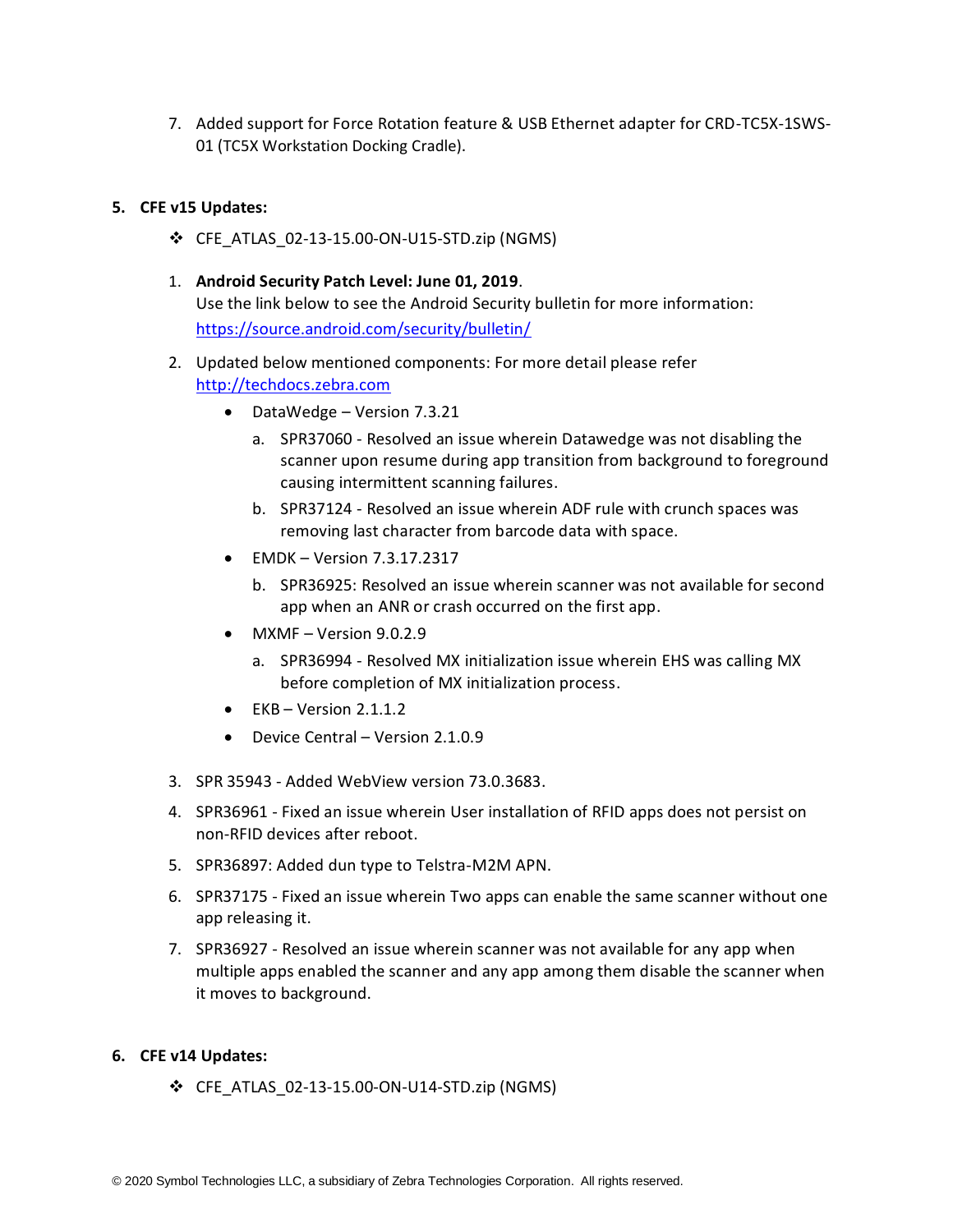#### 1. **Android Security Patch Level: May 01, 2019**.

Use the link below to see the Android Security bulletin for more information: <https://source.android.com/security/bulletin/>

- 2. Updated below mentioned components: For more detail please refer [http://techdocs.zebra.com](http://techdocs.zebra.com/)
	- DataWedge Version 7.3.18
	- StageNow Version 3.3.1.2000
	- $\bullet$  EMDK Version 7.3.14.2314
	- $MXMF Version 9.0.2.4$
	- $\bullet$  DDT Version 1.17.0.9
	- $\bullet$  EKB Version 2.1.1.0
	- OemConfig Version 9.0.1.0
	- Scanning Framework Version 22.0.6.1
		- a. DotCode Symbology support is added for SE4750, SE4850, SE4710 and Camera Scanning.
		- b. Digimarc barcode decoding support is added for Camera Scanning.
		- c. Support for new Symbologies named FebraBan and Gridmatrix is added.
		- d. Instant Data Reporting (MultiBarcode) feature support is added.
	- OSx Version OCT.81.8.7
- 3. SPR36170 Fixed an issue wherein ntp sync does not work when parameters are updated using Stagenow.
- 4. SPR36143 Resolved an issue wherein remapping of control modifier keys were not persisting across a reboot.

#### **7. CFE v13 Updates:**

❖ CFE\_ATLAS\_02-13-15.00-ON-U13-STD.zip (NGMS)

**Note:** This CFE is *not* applicable for **MC3300 R** Devices

- 1. **Android Security Patch Level: April 01, 2019**. Use the link below to see the Android Security bulletin for more information: <https://source.android.com/security/bulletin/>
- 2. Updated below mentioned components: For more detail please refer [http://techdocs.zebra.com](http://techdocs.zebra.com/)
	- PTT Version 3.1.39
	- Device Central Version 2.0.22.1
	- OSX Version QCT.81.8.6\_4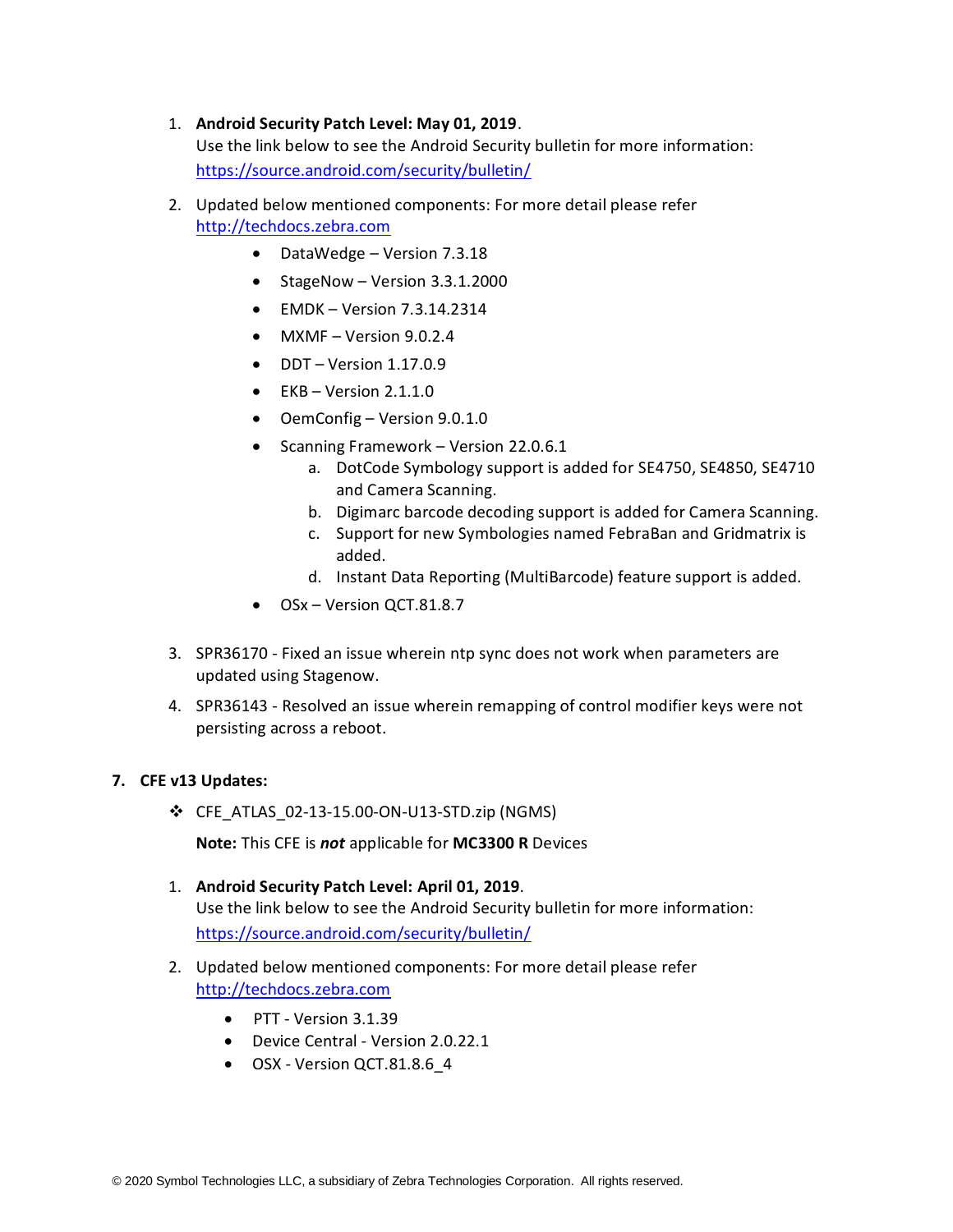a. SPR36117/36095 – Resolved an issue wherein the scanned data would not come to the Apps, Airplane menu item was missing in the Power key menu and Home and recent buttons were not functional.

#### **8. CFE v12 Updates:**

❖ CFE\_ATLAS\_02-13-15.00-ON-U12-STD.zip (NGMS)

**Note:** This CFE is *not* applicable for **TC56**, **TC75x** and **MC3300 R** Devices

#### 1. **Android Security Patch Level: February 01, 2019**.

Use the link below to see the Android Security bulletin for more information: <https://source.android.com/security/bulletin/>

- 2. Updated below mentioned components: For more detail please refer [http://techdocs.zebra.com](http://techdocs.zebra.com/)
	- WorryFree WiFi Analyzer Version 3.2.20
	- MX: 8.4.1.3
		- a. SPR35665 Resolved an issue wherein Google Keyboard settings was not persisting.
		- b. SPR35491/35856 Resolved an issue wherein Analytics Manager was throwing "Index out of bound error " when a StageNow Barcode is scanned.
		- c. SPR35928 Resolved an issue where Clock Manager CSP accepts timezone id in "/Etc" Olson format.
		- d. SPR35908 Resolved an issue wherein admin and user generated certificates could not be downloaded from external server.
		- e. SPR34771 Resolved synchronization issue while checking with accessmanager.
	- StageNow client: 3.2.1.0
	- OEMConfig: 8.4.0.1
	- Datawedge: 7.2.5
	- EKB: 2.0.1.9
		- a. SPR35603 Fixed an issue wherein Enterprise Keyboard was getting disappeared when external Keyboard was connected.
	- EMDK: 7.2.2.2202
	- DDT: 1.16.1.3
- 3. SPR36019 Resolved an issue wherein serial port control signals were not working as expected.

#### **9. CFE v11 Updates:**

❖ CFE\_ATLAS\_02-13-15.00-ON-U11-STD.zip (NGMS)

**Note:** This CFE is *not* applicable for **TC56**, **TC75x** and **MC3300 R** Devices

1. **Android Security Patch Level: December 01, 2018**.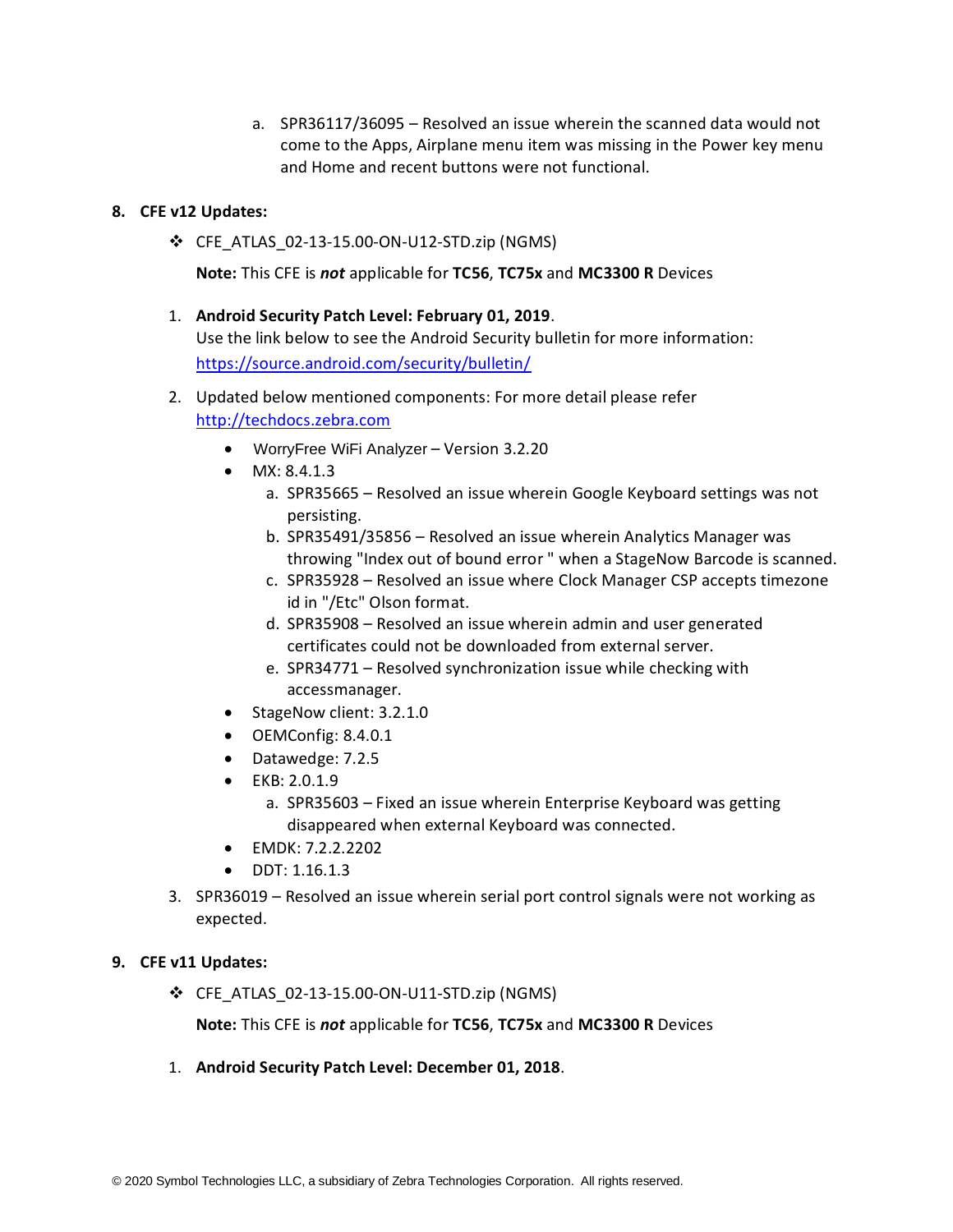Use the link below to see the Android Security bulletin for more information: <https://source.android.com/security/bulletin/>

- 2. Updated below mentioned components: For more detail please refer [http://techdocs.zebra.com](http://techdocs.zebra.com/)
	- WLAN Version FUSION BA 2 11 0.0.024 O
	- $\bullet$  ZVC Version 2.1.0.14
	- OemInfo Version 1.0.0.1059

# <span id="page-9-0"></span>**Installation Requirements**

- ADB installed on the PC (including adb drivers)
- USB debugging turned ON (from Developer options)
- TC51/TC70x/VC80x/MC33x has at least:
	- o Version 02-13-15.00-ON-U01-STD
- TC56/TC75x at least:
	- o Version 02-13-15.00-ON-U08-STD
- MC3300R has at least:
	- o Version 02-13-15.00-ON-U13-STD

# <span id="page-9-1"></span>**Installation Instructions**

### CFE software update procedure:

The installation instructions assume you have ADB installed on your PC (the adb drivers etc..) and your device has developer options enabled and USB debugging ON. Instructions on HOW TO enable ADB is also captured in the user guide.

- 1. Connect the device to the PC using the USB data cable or through the cradle.
- 2. You may need to pull down the top menu and if you see "USB for charging", touch it and then change it to "File transfers".
- 3. Open Command Prompt, run *"adb devices"* and check if you can see the device's serial number… If yes, proceed… if not, you will need to get the PC set up with the proper drivers or install an External SD Card.
- 4. You may also get a pop up on your PC (Win 7) that you will be connected as a Portable Media Player… this can be ignored.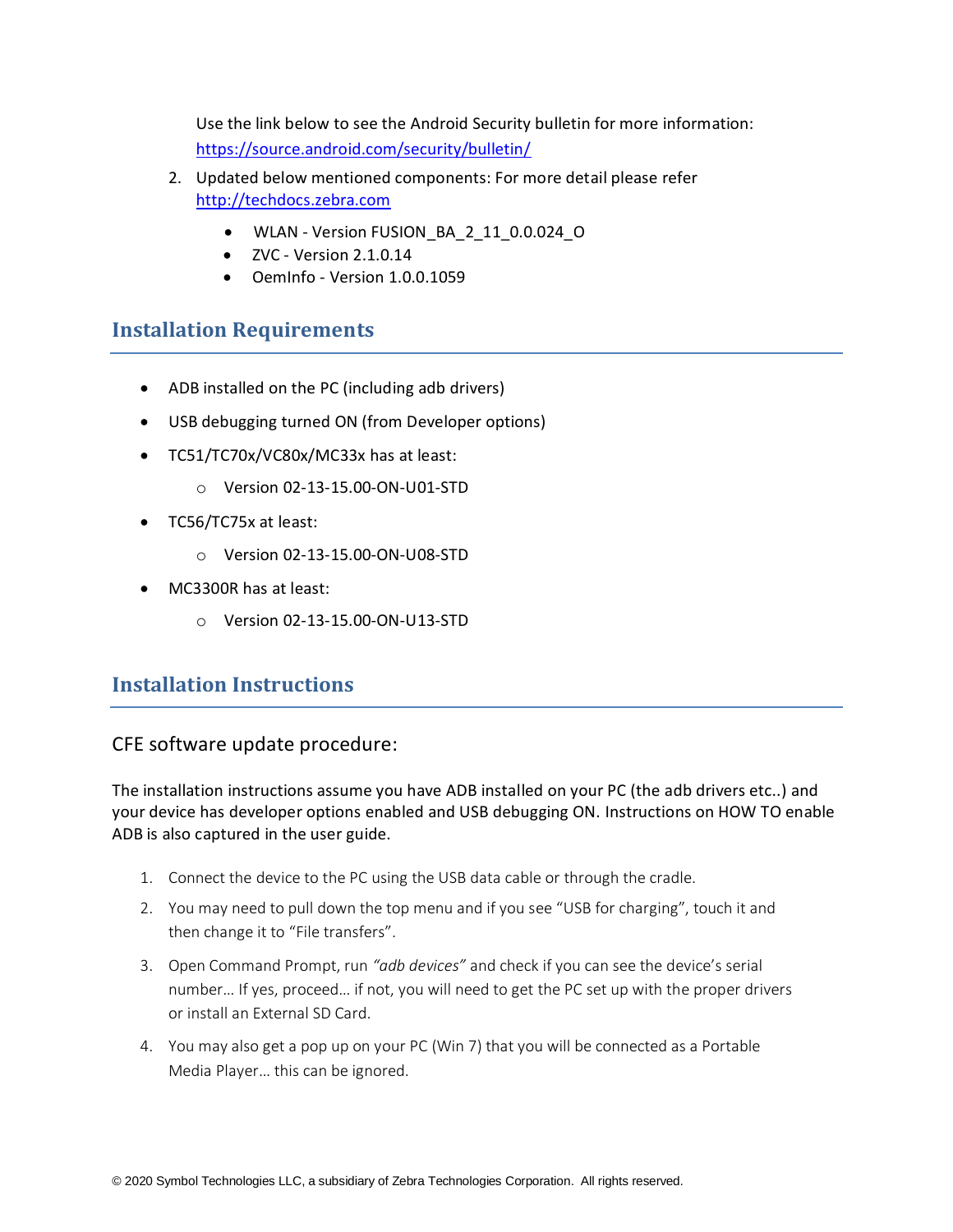#### ❖ **Download Image**

a) CFE\_ATLAS\_02-13-15.00-ON-U19-STD.zip listed above in content section

- 5. Entering Recovery Mode
	- a. Choice 1: In Command Prompt, type *"adb reboot recovery"* and click enter.
	- b. Choice 2:
		- TC5x/TC7x: Reset and hold PTT key
		- VC80x: Reboot the VC80x using the power button menu and when the screen goes black, hold the Power and + buttons
		- MC33x/MC3300r: Reboot the device while holding the Pistol Grip Trigger (GUN Device) or the Right Scan Trigger (BRICK Device)
		- When Zebra Technologies logo appears on the screen release the PTT Key/Buttons/Trigger
- 6. Your device will reboot and put you on the Android Recovery screen.
- 7. If applying update via sideload Method
	- a. Use the Volume + and to highlight, "Apply update from ADB" and press the Power key to select it for applying OS upgrade package
- 8. if applying update via External SD card
	- a. Use the Volume + and to highlight "Apply update from SD card" and press the Power Key to select it
	- b. Use the Volume + and to highlight package CFE\_ATLAS\_02-13-15.00-ON-U19-STD.zip and press the Power Key to select it.
	- c. Go to Step 10 once above steps are completed
- 9. With your Command Prompt open in the Host machine, type *"adb sideload"* command and add a space and then drag and drop the CFE\_ATLAS\_02-13-15.00-ON-U19-STD.zip file on to it and click enter.
	- a. Your PC screen will show files being installed and a little blue horizontal progress bar on your device will show status... and after about  $6<sup>th</sup>$  minutes (could be 10+ minutes if installing GMS) it should be done and you should be back at the Android Recovery screen.
- 10. *"Reboot system now"* is highlighted. Press the Power Key to Reboot.

11. At the Home Screen, we need to verify that the BSP upgrade took place and set the Date & Time.

- a. Go to "Settings" and scroll down to "About phone" and look at the "Build number". It should start with "02-13-15.00-ON-U19-STD release keys". Now you are on the correct BSP.
- 12. Now you are all set to use your Zebra Device.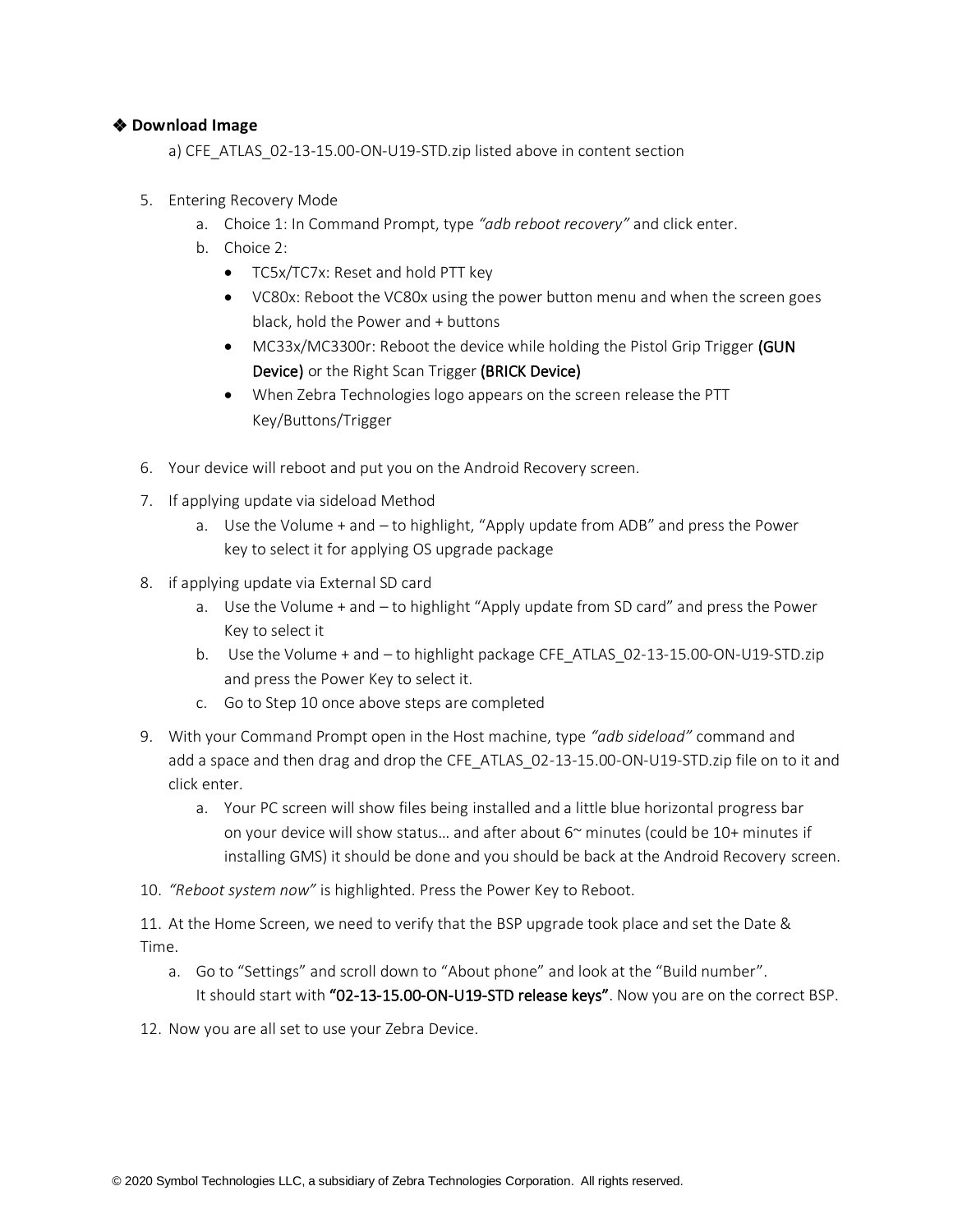# <span id="page-11-1"></span><span id="page-11-0"></span>**Device Compatibility**

| <b>TC51</b>               |                         |  |
|---------------------------|-------------------------|--|
| <b>Device Part Number</b> | <b>Operating System</b> |  |
| TC510K-1PAZU2P-US         | Android M, N, O         |  |
| TC510K-1PAZU2P-A6         | Android M, N, O         |  |
| TC510K-1PAZU4P-US         | Android M, N, O         |  |
| TC510K-1PAZU4P-A6         | Android M, N, O         |  |
| TC510K-1HDZU2P-US         | Android M, N, O         |  |
| TC510K-1HDZU4P-US         | Android M, N, O         |  |
| TC510K-1HDZU2P-A6         | Android M, N, O         |  |
| TC510K-1HDZU4P-A6         | Android M, N, O         |  |
| TC510K-1PAZU2P-IA         | Android M, N, O         |  |
| TC510K-1PAZU4P-IA         | Android M, N, O         |  |

This software release has been approved for use on the following devices.

| TC70x                     |                         |  |
|---------------------------|-------------------------|--|
| <b>Device Part Number</b> | <b>Operating System</b> |  |
| TC700K-02B22B0-A6         | Android M, N, O         |  |
| TC700K-02B24B0-A6         | Android M, N, O         |  |
| TC700K-02B22B0-US         | Android M, N, O         |  |
| TC700K-02B24B0-US         | Android M, N, O         |  |
| TC700K-02B22B0-IA         | Android M, N, O         |  |

Supported FIPS and TAA Compliant SKUS:

| <b>FIPS and TAA Compliant SKUS</b> |                         |  |
|------------------------------------|-------------------------|--|
| <b>Device Part Number</b>          | <b>Operating System</b> |  |
| TC510K-1PAZU4P-FT                  | Android M, N, O         |  |
| TC510K-1HDZU4P-FT                  | Android M, N, O         |  |
| TC700K-02B24B0-FT                  | Android M, N, O         |  |

| TC56                      |                         |  |
|---------------------------|-------------------------|--|
| <b>Device Part Number</b> | <b>Operating System</b> |  |
| TC56CJ-2PAZU2P-US         | Android M, N, O         |  |
| TC56CJ-2PAZU2P-A6         | Android M, N, O         |  |
| TC56DJ-2PAZU2P-A6         | Android M, N, O         |  |
| TC56DJ-2PAZU2P-BR         | Android M, N, O         |  |
| TC56DJ-2PAZU2P-IA         | Android M, N, O         |  |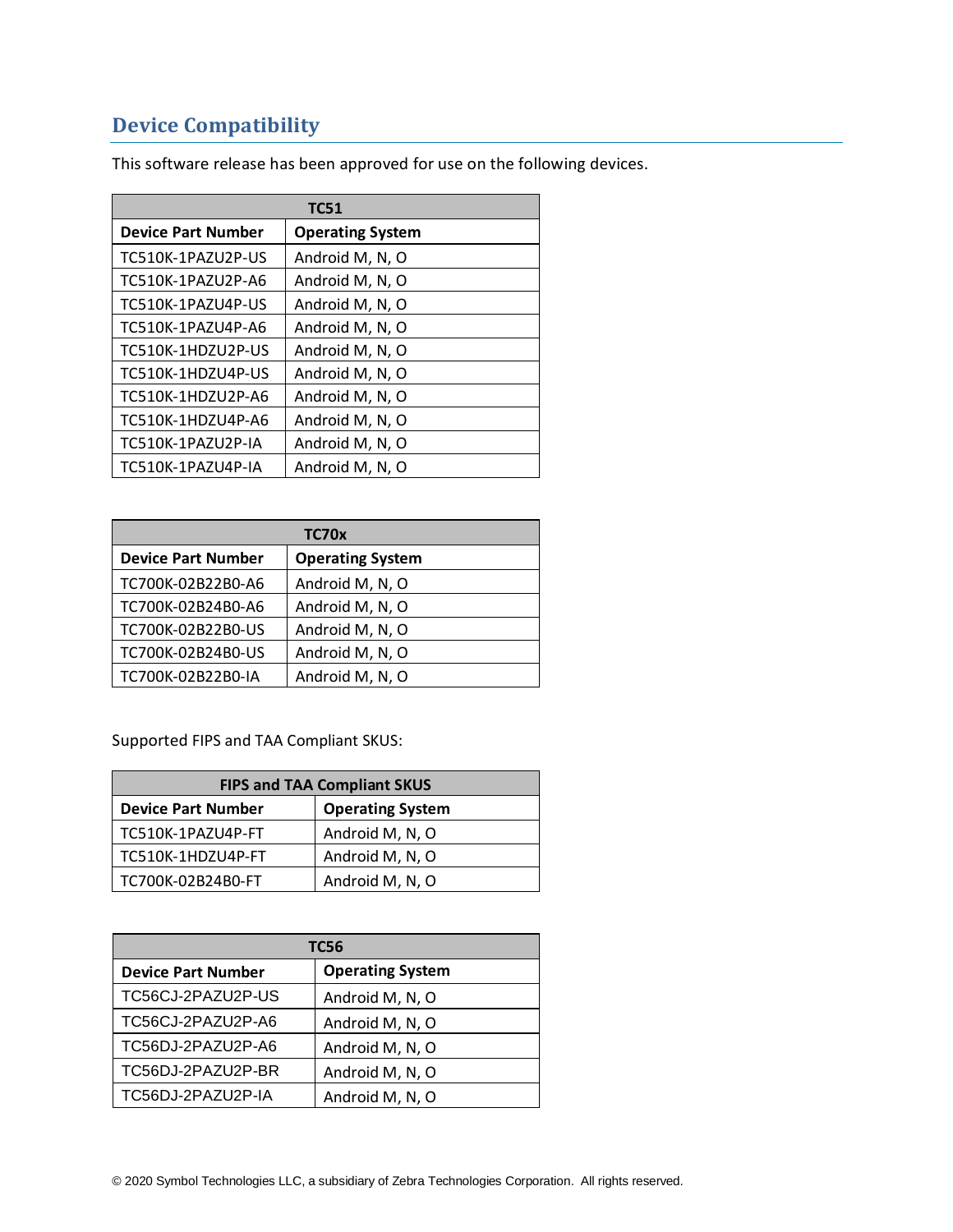| TC56DJ-2PAZU2P-CN | Android M, N, O |
|-------------------|-----------------|
| TC56DJ-2PAZU2P-TN | Android M, N, O |
| TC56DJ-2PAZU2P-ID | Android M, N, O |
| TC56CJ-2PAZU4P-US | Android M, N, O |
| TC56CJ-2PAZU4P-A6 | Android M, N, O |
| TC56DJ-2PAZU4P-A6 | Android M, N, O |
| TC56DJ-2PAZU4P-BR | Android M, N, O |
| TC56DJ-2PAZU4P-IA | Android M, N, O |
| TC56DJ-2PAZU4P-CN | Android M, N, O |
| TC56DJ-2PAZU4P-TN | Android M, N, O |
| TC56DJ-2PAZU4P-ID | Android M, N, O |

| TC75x                     |                         |  |
|---------------------------|-------------------------|--|
| <b>Device Part Number</b> | <b>Operating System</b> |  |
| TC75EK-22B22AB-US         | Android M, N, O         |  |
| TC75EK-22B24AB-US         | Android M, N, O         |  |
| TC75EK-22F22AB-US         | Android M, N, O         |  |
| TC75EK-22B22AF-US         | Android M, N, O         |  |
| TC75FK-22B22AD-A6         | Android M, N, O         |  |
| TC75FK-22B24AD-A6         | Android M, N, O         |  |
| TC75FK-22B22AD-BR         | Android M, N, O         |  |
| TC75FK-22B22AD-IA         | Android M, N, O         |  |
| TC75FK-22B22AD-ID         | Android M, N, O         |  |
| TC75FK-22B22AD-TN         | Android M, N, O         |  |
| TC75FK-22F22AD-A6         | Android M, N, O         |  |
| TC75FK-22B22AD-TW         | Android M, N, O         |  |
| TC75GK-22B22AD-A6         | Android M, N, O         |  |
| TC75GK-22B24AD-A6         | Android M, N, O         |  |
| TC75GK-22F22AD-A6         | Android M, N, O         |  |

Supported FIPS and TAA Compliant SKUS:

| <b>FIPS and TAA Compliant SKUS</b> |  |  |
|------------------------------------|--|--|
| <b>Device Part Number</b>          |  |  |
| TC56CJ-2PAZU4P-FT                  |  |  |

**FIPS and TAA Compliant SKUS**

**Device Part Number**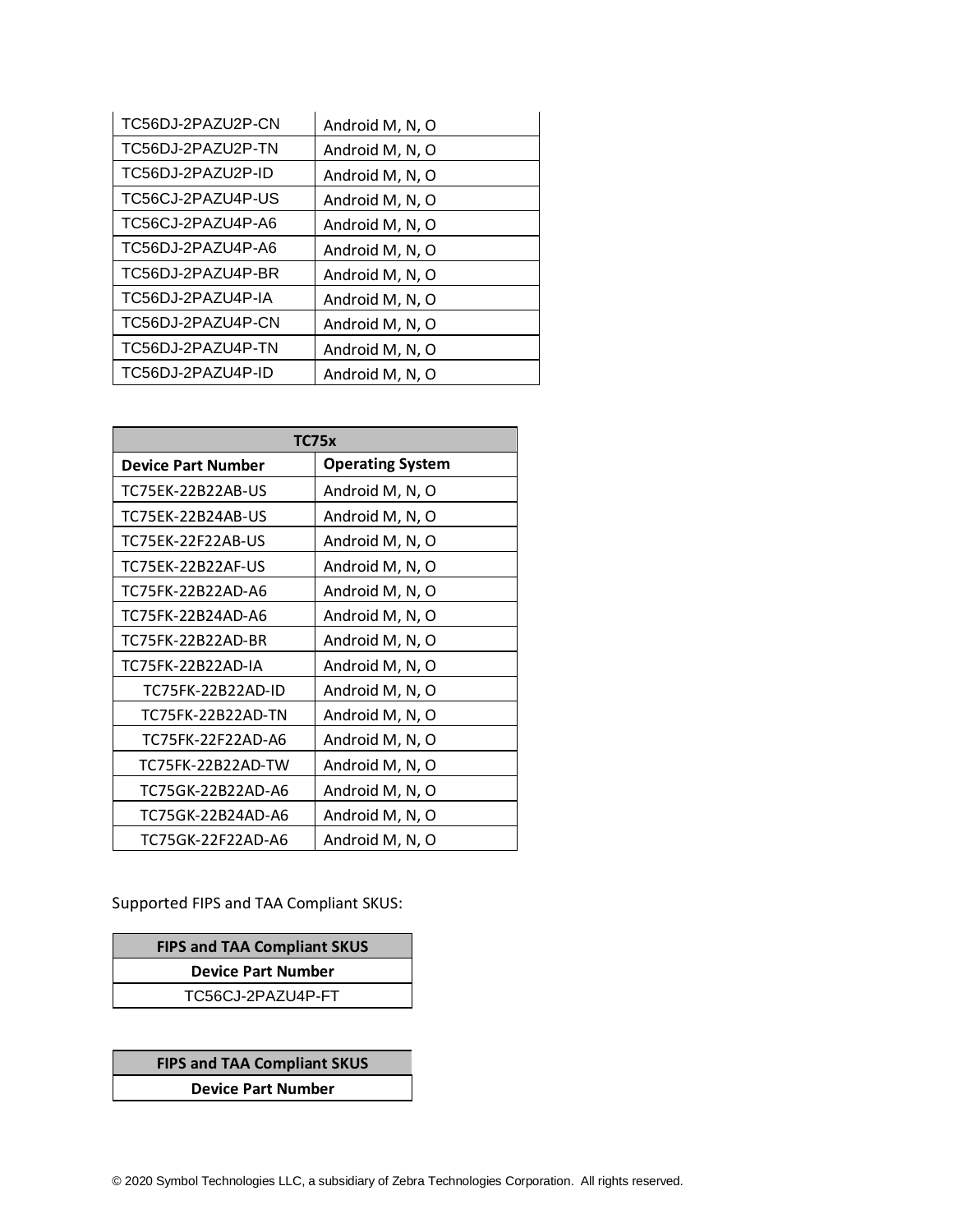| <b>VC80x USA</b>               |                           |                         |
|--------------------------------|---------------------------|-------------------------|
|                                | <b>Device Part Number</b> | <b>Operating System</b> |
| Warehouse AOSP                 | VC80X-10SSRAABBA-U        | Android N, O            |
| <b>IFreezer AOSP</b>           | VC80X-10FSRAABBA-U        | Android N, O            |
| <b>Outdoor AOSP</b>            | VC80X-10SORAABBA-U        | Android N, O            |
|                                |                           |                         |
| <b>VC80x Rest of the World</b> |                           |                         |
| Warehouse AOSP                 | VC80X-10SSRAABBA-I        | Android N, O            |
| <b>Freezer AOSP</b>            | VC80X-10FSRAABBA-I        | Android N, O            |
| <b>Outdoor AOSP</b>            | VC80X-10SORAABBA-I        | Android N, O            |
|                                |                           |                         |
| VC80x India                    |                           |                         |
| Warehouse AOSP India           | VC80X-10SSRAABBA-IN       | Android N, O            |
| Outdoor AOSP India             | VC80X-10SORAABBA-IN       | Android N, O            |

| <b>MC33x</b> |                           | <b>MC33x</b>            |                           |                         |
|--------------|---------------------------|-------------------------|---------------------------|-------------------------|
|              | <b>Device Part Number</b> | <b>Operating System</b> | <b>Device Part number</b> | <b>Operating System</b> |
|              | MC330K-GE3HA3NA           | Android N, O            | MC330M-RL4SG2RW           | Android N, O            |
|              | MC330K-GE3HA3RW           | Android N, O            | MC330M-SI2HA2RW           | Android N, O            |
|              | MC330K-GE4HA3NA           | Android N, O            | MC330M-SI30A2RW           | Android N, O            |
|              | MC330K-GE4HA3RW           | Android N, O            | MC330M-SI3HA2NA           | Android N, O            |
|              | MC330K-GE4HA4NA           | Android N, O            | MC330M-SI3HA2RW           | Android N, O            |
|              | MC330K-GE4HA4RW           | Android N, O            | MC330M-SI40A2NA           | Android N, O            |
|              | MC330K-GI3HA3NA           | Android N, O            | MC330M-SI4HA2NA           | Android N, O            |
|              | MC330K-GI3HA3RW           | Android N, O            | MC330M-SI4HA2RW           | Android N, O            |
|              | MC330K-GI3HA4RW           | Android N, O            | MC330M-SI4HG2NA           | Android N, O            |
|              | MC330K-GI4HA3NA           | Android N, O            | MC330M-SL2HA2RW           | Android N, O            |
|              | MC330K-GI4HA3RW           | Android N, O            | MC330M-SL2HG2RW           | Android N, O            |
|              | MC330K-GI4HA4NA           | Android N, O            | MC330M-SL3HA2NA           | Android N, O            |
|              | MC330K-GI4HA4RW           | Android N, O            | MC330M-SL3HA2RW           | Android N, O            |
|              | MC330K-GI4HG3NA           | Android N, O            | MC330M-SL4HA2NA           | Android N, O            |
|              | MC330K-GI4HG3RW           | Android N, O            | MC330M-SN3HA2RW           | Android N, O            |
|              | MC330K-GI4HG4NA           | Android N, O            | MC330M-SN4HA2NA           | Android N, O            |
|              | MC330K-GI4HG4RW           | Android N, O            | MC330M-RL2SG2US           | Android N, O            |
|              | MC330K-GL2HA3RW           | Android N, O            | MC330M-SL4HG2US           | Android N, O            |
|              | MC330K-GL3HA3RW           | Android N, O            | MC330M-SL3HG2US           | Android N, O            |
|              | MC330K-GL3HA4RW           | Android N, O            | MC330M-RL4SG2US           | Android N, O            |
|              | MC330K-GL4HA3NA           | Android N, O            | MC330M-RL3HG2US           | Android N, O            |
|              | MC330K-GL4HA3RW           | Android N, O            | MC330M-SN4HG2US           | Android N, O            |
|              |                           |                         |                           |                         |

| MC33x                     |                         |  |  |
|---------------------------|-------------------------|--|--|
| <b>Device Part number</b> | <b>Operating System</b> |  |  |
| MC330M-RL4SG2RW           | Android N, O            |  |  |
| MC330M-SI2HA2RW           | Android N, O            |  |  |
| MC330M-SI30A2RW           | Android N, O            |  |  |
| MC330M-SI3HA2NA           | Android N, O            |  |  |
| MC330M-SI3HA2RW           | Android N, O            |  |  |
| MC330M-SI40A2NA           | Android N, O            |  |  |
| MC330M-SI4HA2NA           | Android N, O            |  |  |
| MC330M-SI4HA2RW           | Android N, O            |  |  |
| MC330M-SI4HG2NA           | Android N, O            |  |  |
| MC330M-SL2HA2RW           | Android N, O            |  |  |
| MC330M-SL2HG2RW           | Android N, O            |  |  |
| MC330M-SL3HA2NA           | Android N, O            |  |  |
| MC330M-SL3HA2RW           | Android N, O            |  |  |
| MC330M-SL4HA2NA           | Android N, O            |  |  |
| MC330M-SN3HA2RW           | Android N, O            |  |  |
| MC330M-SN4HA2NA           | Android N, O            |  |  |
| MC330M-RL2SG2US           | Android N, O            |  |  |
| MC330M-SL4HG2US           | Android N, O            |  |  |
| MC330M-SL3HG2US           | Android N, O            |  |  |
| MC330M-RL4SG2US           | Android N, O            |  |  |
| MC330M-RL3HG2US           | Android N, O            |  |  |
| MC330M-SN4HG2US           | Android N, O            |  |  |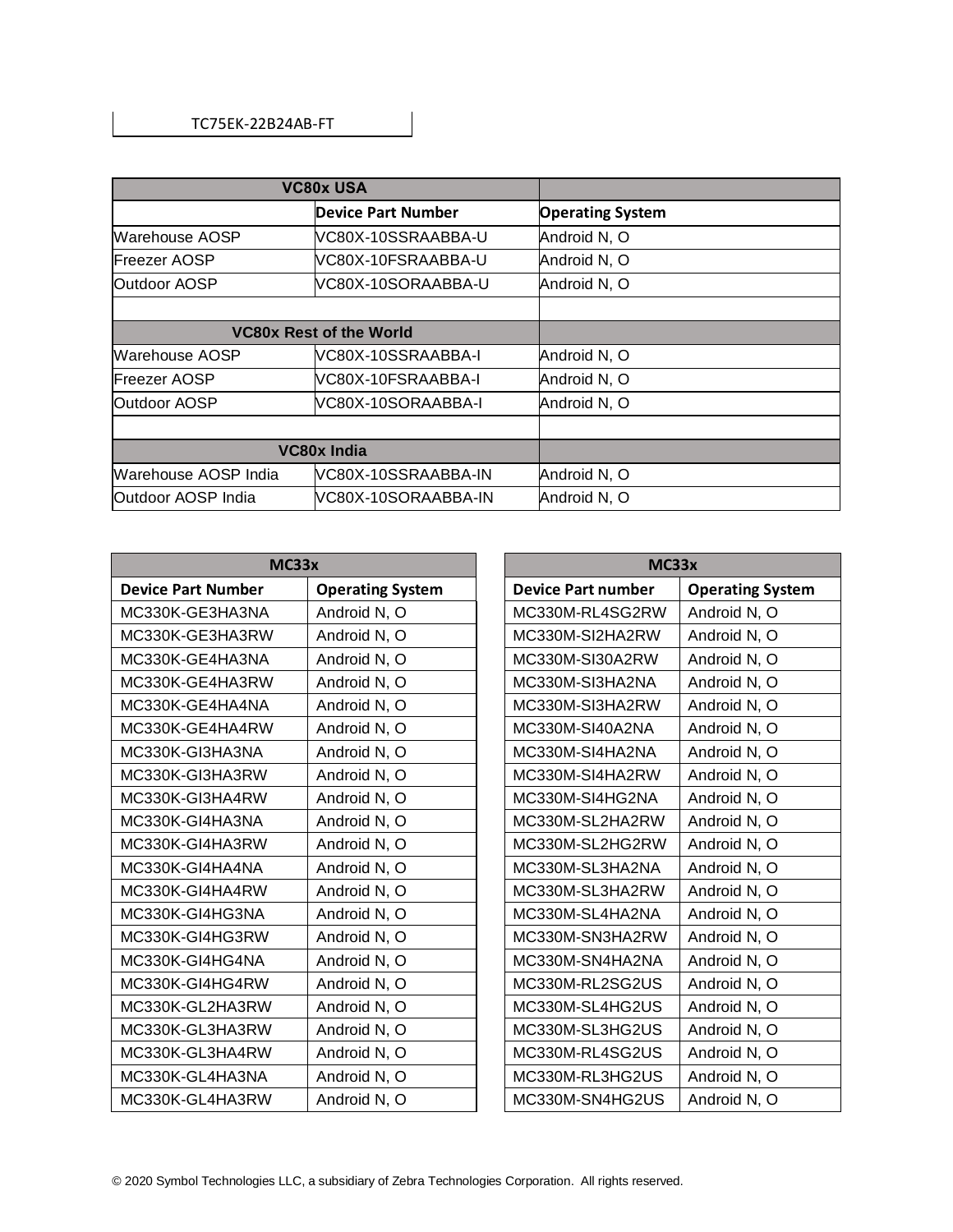| MC330K-GL4HA4NA | Android N, O | MC330M-SI3HG2US              | Android N, O |
|-----------------|--------------|------------------------------|--------------|
| MC330K-GL4HA4RW | Android N, O | MC330M-GL4HG2US              | Android N, O |
| MC330K-GL4HG3RW | Android N, O | MC330M-GL3HG2US              | Android N, O |
| MC330K-RC3HA4NA | Android N, O | MC330M-GL2HG2US              | Android N, O |
| MC330K-RC3HA4RW | Android N, O | MC330M-GI3HG2US              | Android N, O |
| MC330K-RC3HG4RW | Android N, O | MC330M-GI2HG2US              | Android N, O |
| MC330K-RC4HA4NA | Android N, O | MC330K-SN4HG3US              | Android N, O |
| MC330K-RC4HA4RW | Android N, O | MC330K-SI3HG3US              | Android N, O |
| MC330K-RL3HA3RW | Android N, O | MC330K-GL4HG3US              | Android N, O |
| MC330K-RL3HG3RW | Android N, O | MC330K-RC4HG4US              | Android N, O |
| MC330K-RL3SG3RW | Android N, O | MC330K-RC3HG4US              | Android N, O |
| MC330K-RL4HA3NA | Android N, O | MC330K-GL4HG4US              | Android N, O |
| MC330K-RL4HA3RW | Android N, O | MC330K-GI3HG3US              | Android N, O |
| MC330K-RL4HG3NA | Android N, O | MC330K-SP4HG4US              | Android N, O |
| MC330K-SB3HA4NA | Android N, O | MC330K-SP3HG4US              | Android N, O |
| MC330K-SB3HA4RW | Android N, O | MC330K-SB3HG4US              | Android N, O |
| MC330K-SB3HG4RW | Android N, O | MC330K-SE4HG3US              | Android N, O |
| MC330K-SB4HA4NA | Android N, O | MC330K-SE3HG3US              | Android N, O |
| MC330K-SB4HA4RW | Android N, O | MC330K-SE2HG3US              | Android N, O |
| MC330K-SB4HG4NA | Android N, O | MC330K-GE4HG3US              | Android N, O |
| MC330K-SE2HA3RW | Android N, O | MC330K-GE3HG3US              | Android N, O |
| MC330K-SE3HA3NA | Android N, O | MC330K-GE2HG3US              | Android N, O |
| MC330K-SE3HA3RW | Android N, O | MC330K-SG4HG4US              | Android N, O |
| MC330K-SE4HA3NA | Android N, O | MC330K-SG3HG4US              | Android N, O |
| MC330K-SE4HA3RW | Android N, O | MC330K-SG2HG4US              | Android N, O |
| MC330K-SG3HA4NA | Android N, O | MC330K-GE4HG4US              | Android N, O |
| MC330K-SG3HA4RW | Android N, O | MC330K-GE2HG4US              | Android N, O |
| MC330K-SG4HA4NA | Android N, O | <b>MC330K-</b><br>GI3HG3US01 | Android N, O |
| MC330K-SI2HA3RW | Android N, O | MC330M-SN3HG2RW              | Android N, O |
| MC330K-SI3HA3NA | Android N, O | MC330M-SL3HG2RW              | Android N, O |
| MC330K-SI3HA3RW | Android N, O | MC330M-SI4HG2RW              | Android N, O |
| MC330K-SI3HG3RW | Android N, O | MC330M-SI3HG2RW              | Android N, O |
| MC330K-SI4HA3NA | Android N, O | MC330M-SI2HG2RW              | Android N, O |
| MC330K-SI4HA3RW | Android N, O | MC330M-RL3HG2RW              | Android N, O |
| MC330K-SI4HG3NA | Android N, O | MC330M-RL2SG2RW              | Android N, O |
| MC330K-SL2HA3RW | Android N, O | MC330M-GL4HG2RW              | Android N, O |
| MC330K-SL4HA3RW | Android N, O | MC330M-GL2HG2RW              | Android N, O |
| MC330K-SN3HA3RW | Android N, O | MC330M-GI4HG2RW              | Android N, O |
| MC330K-SN4HA3NA | Android N, O | MC330M-GI4HG2IN              | Android N, O |
| MC330K-SN4HA3RW | Android N, O | MC330M-GI3HG2IN              | Android N, O |
| MC330K-SP3HA4NA | Android N, O | MC330M-GI2HG2RW              | Android N, O |
|                 |              |                              |              |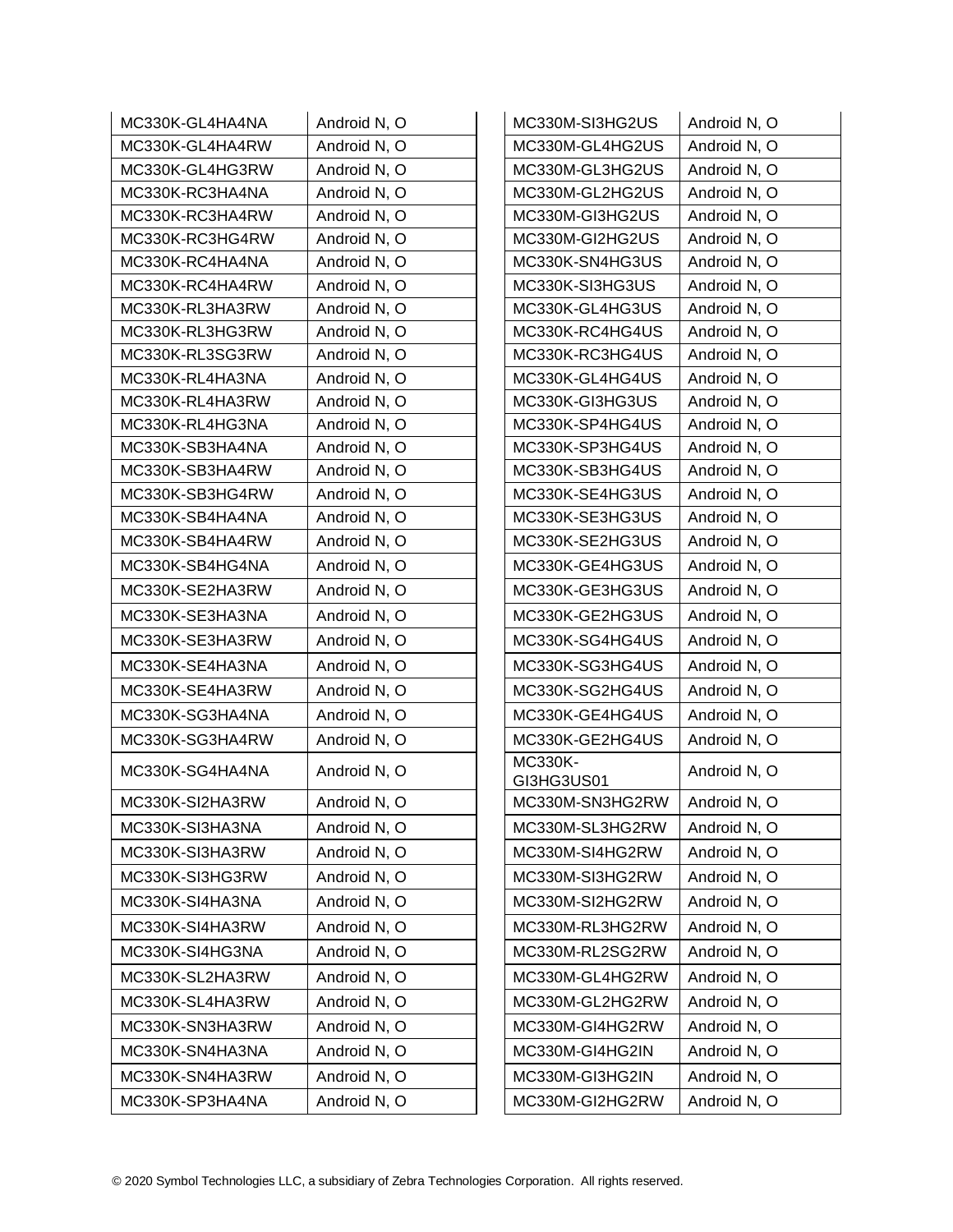| MC330K-SP3HA4RW | Android N, O | MC330K-SP4HG4RW       | Android N, O |
|-----------------|--------------|-----------------------|--------------|
| MC330K-SP4HA4NA | Android N, O | MC330K-SP3HG4RW       | Android N, O |
| MC330K-SP4HA4RW | Android N, O | MC330K-SN4HG3RW       | Android N, O |
| MC330M-GI2HA2NA | Android N, O | MC330K-SN3HG3RW       | Android N, O |
| MC330M-GI2HA2RW | Android N, O | MC330K-SL4HG3RW       | Android N, O |
| MC330M-GI30A2RW | Android N, O | MC330K-SL2HG3RW       | Android N, O |
| MC330M-GI3HA2IN | Android N, O | MC330K-SI4HG3RW       | Android N, O |
| MC330M-GI3HA2NA | Android N, O | MC330K-SI2HG3RW       | Android N, O |
| MC330M-GI3HA2RW | Android N, O | MC330K-SG3HG4RW       | Android N, O |
| MC330M-GI3HG2RW | Android N, O | MC330K-SG2HG4RW       | Android N, O |
| MC330M-GI40A2NA | Android N, O | MC330K-SE4HG3RW       | Android N, O |
| MC330M-GI4HA2IN | Android N, O | MC330K-SE3HG3RW       | Android N, O |
| MC330M-GI4HA2NA | Android N, O | MC330K-SE2HG3RW       | Android N, O |
| MC330M-GI4HA2RW | Android N, O | MC330K-SB4HG4RW       | Android N, O |
| MC330M-GI4HG2NA | Android N, O | MC330K-RL4HG3RW       | Android N, O |
| MC330M-GL2HA2NA | Android N, O | MC330K-RC4HG4RW       | Android N, O |
| MC330M-GL2HA2RW | Android N, O | MC330K-GL4HG3RW       | Android N, O |
| MC330M-GL3HA2NA | Android N, O | MC330K-GL3HG4RW       | Android N, O |
| MC330M-GL3HA2RW | Android N, O | MC330K-GL3HG3RW       | Android N, O |
| MC330M-GL3HG2RW | Android N, O | MC330K-GL2HG3RW       | Android N, O |
| MC330M-GL40A2NA | Android N, O | MC330K-GI3HG4RW       | Android N, O |
| MC330M-GL40A2RW | Android N, O | MC330K-GI3HG3RW       | Android N, O |
| MC330M-GL4HA2NA | Android N, O | MC330K-GE4HG4RW       | Android N, O |
| MC330M-GL4HA2RW | Android N, O | MC330K-GE4HG3RW       | Android N, O |
| MC330M-RL2SA2NA | Android N, O | MC330K-GE3HG3RW       | Android N, O |
| MC330M-RL2SA2RW | Android N, O | MC330K-GE2HG4RW       | Android N, O |
| MC330M-RL3HA2NA | Android N, O | MC330K-GE2HG3RW       | Android N, O |
| MC330M-RL3HA2RW | Android N, O | MC330K-<br>GI3HG3RW01 | Android N, O |
| MC330M-RL3SA2NA | Android N, O | MC330K-GE2HA3US       | Android N, O |
| MC330M-RL3SA2RW | Android N, O | MC330K-GE2HA4US       | Android N, O |
| MC330M-RL3SG2NA | Android N, O | MC330K-SE2HA3US       | Android N, O |
| MC330M-RL3SG2RW | Android N, O | MC330K-SG2HA4US       | Android N, O |
| MC330M-RL40A2NA | Android N, O | MC330K-GE2HA3RW       | Android N, O |
| MC330M-RL4SA2NA | Android N, O | MC330K-GE2HA4RW       | Android N, O |
| MC330M-RL4SA2RW | Android N, O | MC330K-SG2HA4RW       | Android N, O |

#### **MC3300R MC3300R**